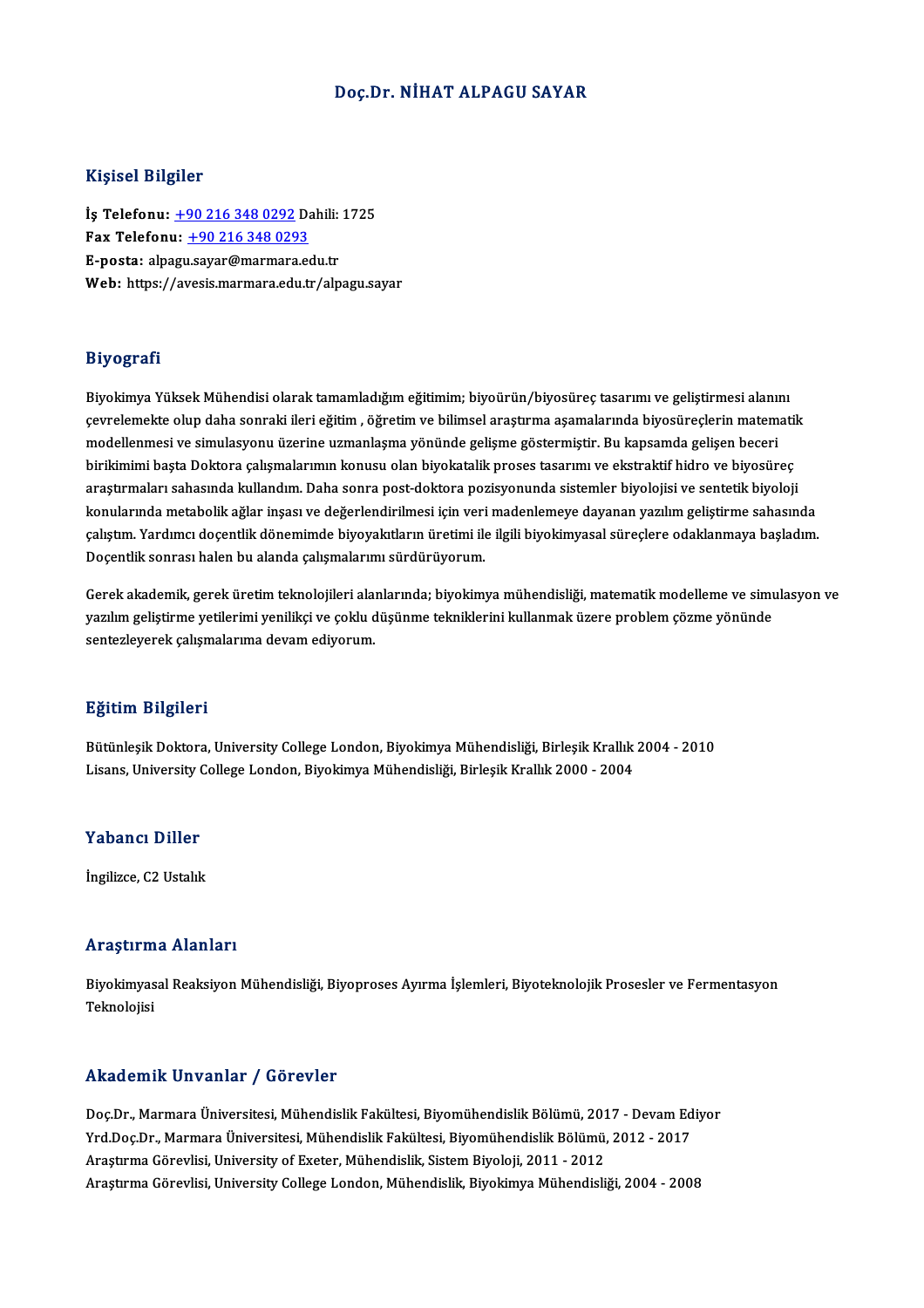### Verdiği Dersler

BilimselProgramlama,Lisans,2018 -2019,2019 -2020

### Yönetilen Tezler

Yönetilen Tezler<br>Sayar N. A. , Multi-objective optimization at a crude novel lipase catalyzed fame production: Kriging as an alternative to<br>RSM, Dektara *C.V.U. A (Öğreng*i), 2018 r oncench renci<br>Sayar N. A. , Multi-objective optimizatio<br>RSM, Doktora, C.KULA(Öğrenci), 2018<br>Sayar N. A. , Biashamisal sharastarizati Sayar N. A. , Multi-objective optimization at a crude novel lipase catalyzed fame production: Kriging as an alternative to<br>RSM, Doktora, C.KULA(Öğrenci), 2018<br>Sayar N. A. , Biochemical characterization of newly identified

RSM, Doktora, C.KULA(Öğrenci<br>Sayar N. A. , Biochemical chara<br>Lisans, D.ELİF(Öğrenci), 2016<br>Sarvar Altvılut B. SAYAR N. A Sayar N. A. , Biochemical characterization of newly identified lipases for utilization in lipase-catalysed reactions, Yüksek<br>Lisans, D.ELİF(Öğrenci), 2016<br>Sarıyar Akbulut B., SAYAR N. A. , Effect of temperature on osmolyte

Lisans, D.ELİF(Öğrenci), 2016<br>Sarıyar Akbulut B., SAYAR N. A. , Effect of temperature on osmolyte regulation strategy using engineering tools, Yüksek<br>Lisans, H.MANGAOĞLU(Öğrenci), 2013

# Lisans, H.MANGAOGLU(Ogrenci), 2013<br>SCI, SSCI ve AHCI İndekslerine Giren Dergilerde Yayınlanan Makaleler

| SCI, SSCI ve AHCI İndekslerine Giren Dergilerde Yayınlanan Makaleler |                                                                                                                                 |
|----------------------------------------------------------------------|---------------------------------------------------------------------------------------------------------------------------------|
| L.                                                                   | Carvacrol Enhances the Antimicrobial Potency of Berberine in Bacillus subtilis                                                  |
|                                                                      | Atas B., Aksoy C. S., Avci F. G., SAYAR N. A., Ulgen K., ÖZKIRIMLI ÖLMEZ E., SARIYAR AKBULUT B.                                 |
|                                                                      | CURRENT MICROBIOLOGY, cilt.79, sa.5, 2022 (SCI İndekslerine Giren Dergi)                                                        |
| П.                                                                   | Potentiating the activity of berberine for Staphylococcus aureus in a combinatorial treatment with                              |
|                                                                      | thymol                                                                                                                          |
|                                                                      | Aksoy C. S., Avci F. G., Ugurel O. M., Atas B., SAYAR N. A., Akbulut B.                                                         |
|                                                                      | MICROBIAL PATHOGENESIS, cilt 149, 2020 (SCI İndekslerine Giren Dergi)                                                           |
| III.                                                                 | Assessment of different carbon and salinity level on growth kinetics, lipid, and starch composition of                          |
|                                                                      | Chlorella vulgaris SAG 211-12                                                                                                   |
|                                                                      | Kaplan E., SAYAR N. A., KAZAN D., SAYAR A. A.                                                                                   |
|                                                                      | INTERNATIONAL JOURNAL OF GREEN ENERGY, cilt.17, sa.4, ss.290-300, 2020 (SCI Indekslerine Giren Dergi)                           |
| IV.                                                                  | Process simulation-integrated optimization of lignocellulolytic enzyme production                                               |
|                                                                      | Yilmaz-Sercinoglu Z., SAYAR N. A.                                                                                               |
|                                                                      | Biochemical Engineering Journal, cilt.153, 2020 (SCI Indekslerine Giren Dergi)                                                  |
| V.                                                                   | Techno-economic analysis of caffeine and catechins production from black tea waste                                              |
|                                                                      | SAYAR N. A., DURMAZ ŞAM S., PİNAR O., Serper D., SARIYAR AKBULUT B., KAZAN D., SAYAR A. A.                                      |
|                                                                      | Food And Bioproducts Processing, cilt.118, ss.1-12, 2019 (SCI Indekslerine Giren Dergi)                                         |
| VI.                                                                  | Multi-objective optimization of a novel crude lipase-catalyzed fatty acid methyl ester (FAME)                                   |
|                                                                      | production using low-order polynomial and Kriging models                                                                        |
|                                                                      | KULA C., SAYAR N.A.                                                                                                             |
|                                                                      | INTERNATIONAL JOURNAL OF GREEN ENERGY, cilt.16, sa.8, ss.657-665, 2019 (SCI Indekslerine Giren Dergi)                           |
| VII.                                                                 | Bioethanol Production From Turkish Hazelnut Husk Process Design and Economic Evaluation                                         |
|                                                                      | SAYAR N.A., PİNAR O., KAZAN D., SAYAR A.A.                                                                                      |
|                                                                      | WASTE AND BIOMASS VALORIZATION, cilt.10, sa.4, ss.909-923, 2019 (SCI İndekslerine Giren Dergi)                                  |
| VIII.                                                                | What Are the Multi-Omics Mechanisms for Adaptation by Microorganisms to High Alkalinity? A                                      |
|                                                                      | Transcriptomic and Proteomic Study of a Bacillus Strain with Industrial Potential                                               |
|                                                                      | ALTINIŞIK KAYA F. E., Avci F. G., SAYAR N. A., KAZAN D., SAYAR A. A., SARIYAR AKBULUT B.                                        |
|                                                                      | OMICS-A JOURNAL OF INTEGRATIVE BIOLOGY, cilt.22, sa.11, ss.717-732, 2018 (SCI Indekslerine Giren Dergi)                         |
|                                                                      | IX. Manually modified design of experiments for early biocatalyst evaluation - lipase-catalysed fatty acid                      |
|                                                                      | methyl ester production                                                                                                         |
|                                                                      | Kula C., Sayar N. A.                                                                                                            |
|                                                                      | NEW BIOTECHNOLOGY, cilt.44, 2018 (SCI Indekslerine Giren Dergi)                                                                 |
| X.                                                                   | Retro-techno-economic evaluation of acetic acid production using cotton stalk as feedstock                                      |
|                                                                      | SAYAR N. A., KAZAN D., PİNAR O., SARIYAR AKBULUT B., SAYAR A. A.                                                                |
|                                                                      | JOURNAL OF MATERIAL CYCLES AND WASTE MANAGEMENT, cilt.20, sa.4, ss.2077-2088, 2018 (SCI Indekslerine<br>$C_{\text{mean}}$ Deven |
|                                                                      |                                                                                                                                 |

SAYAR N. A.<br>JOURNAL OF<br>Giren Dergi)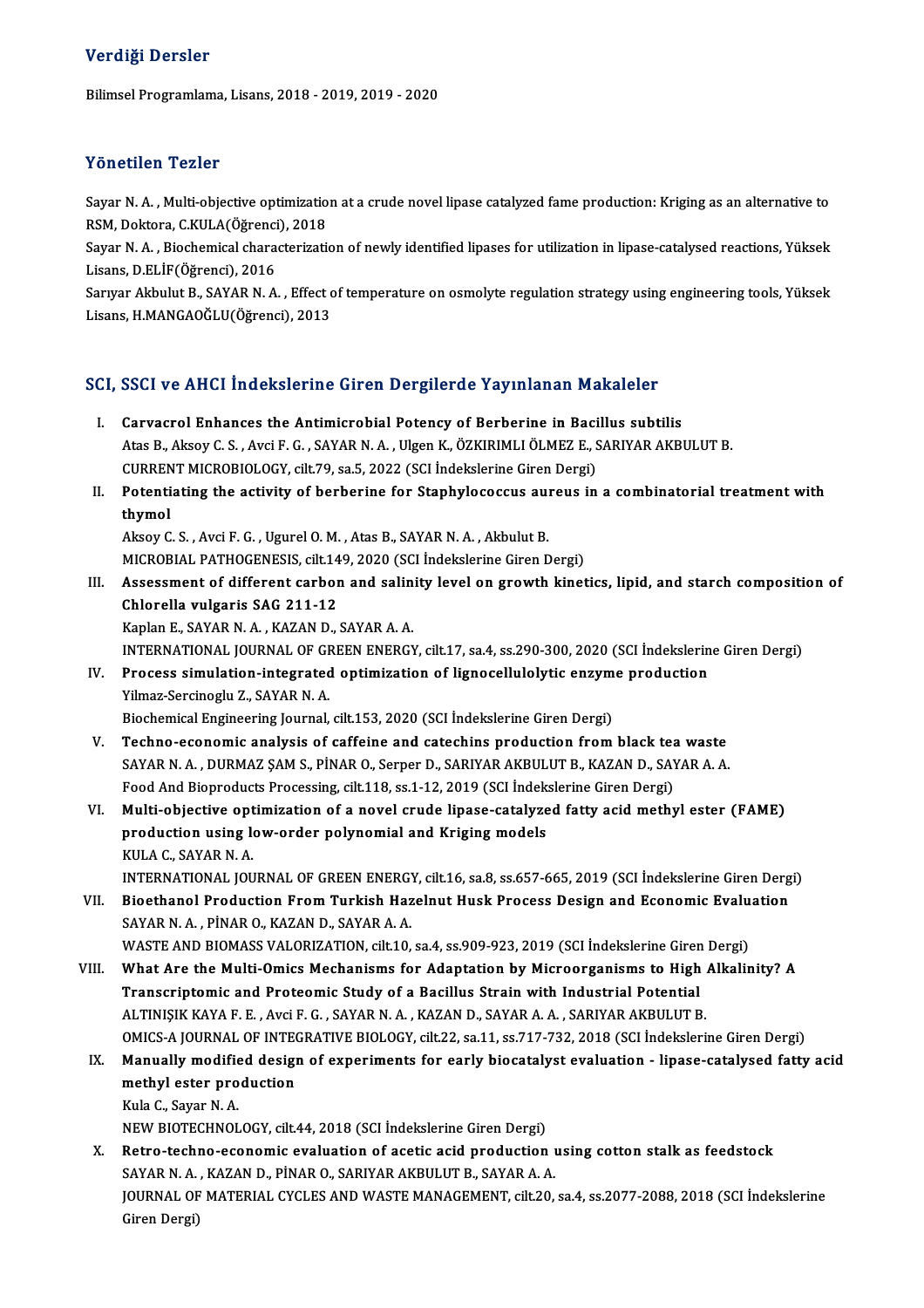| XI.    | Targeting a hidden site on class A beta-lactamases                                                                       |
|--------|--------------------------------------------------------------------------------------------------------------------------|
|        | Avci F. G. , ALTINIŞIK KAYA F. E. , Karacan I., Karagoz D. S. , Ersahin S., Eren A., SAYAR N. A. , Ulu D. V. , ÖZKIRIMLI |
|        | ÖLMEZ E., SARIYAR AKBULUT B.                                                                                             |
|        | JOURNAL OF MOLECULAR GRAPHICS & MODELLING, cilt.84, ss.125-133, 2018 (SCI İndekslerine Giren Dergi)                      |
| XII.   | An OMIC approach to elaborate the antibacterial mechanisms of different alkaloids                                        |
|        | Avci F. G., SAYAR N. A., Akbulut B.                                                                                      |
|        | PHYTOCHEMISTRY, cilt.149, ss.123-131, 2018 (SCI İndekslerine Giren Dergi)                                                |
| XIII.  | Assessment of hazelnut husk as a lignocellulosic feedstock for the production of fermentable sugars                      |
|        | and lignocellulolytic enzymes                                                                                            |
|        | PİNAR O., Karaosmanoglu K., SAYAR N. A., KULA C., KAZAN D., SAYAR A. A.                                                  |
|        | 3 BIOTECH, cilt.7, 2017 (SCI İndekslerine Giren Dergi)                                                                   |
| XIV.   | Response of Escherichia coli to Prolonged Berberine Exposure                                                             |
|        | Gokgoz N. B., Avci F. G., Yoneten K. K., Alaybeyoglu B., ÖZKIRIMLI ÖLMEZ E., SAYAR N. A., KAZAN D., SARIYAR              |
|        | <b>AKBULUT B.</b>                                                                                                        |
|        | MICROBIAL DRUG RESISTANCE, cilt.23, sa.5, ss.531-544, 2017 (SCI İndekslerine Giren Dergi)                                |
| XV.    | Organic solvent stable lipase from Cryptococcus diffluens D44 isolated from petroleum sludge                             |
|        | Yilmaz D. E., Sayar N. A.                                                                                                |
|        | JOURNAL OF MOLECULAR CATALYSIS B-ENZYMATIC, cilt.122, ss.72-79, 2015 (SCI Indekslerine Giren Dergi)                      |
| XVI.   | Topological analysis of carbon flux during multi-stress adaptation in Halomonas sp AAD12                                 |
|        | Yoruk H. M., SAYAR N. A.                                                                                                 |
|        |                                                                                                                          |
|        | ELECTRONIC JOURNAL OF BIOTECHNOLOGY, cilt.18, sa.6, ss.480-485, 2015 (SCI İndekslerine Giren Dergi)                      |
| XVII.  | A sigmoidal model for biosorption of heavy metal cations from aqueous media                                              |
|        | Ozen R., SAYAR N. A., DURMAZ ŞAM S., SAYAR A. A.                                                                         |
|        | MATHEMATICAL BIOSCIENCES, cilt.265, ss.40-46, 2015 (SCI Indekslerine Giren Dergi)                                        |
| XVIII. | Schizosaccharomyces pombe and its Ni(II)-insensitive mutant GA1 in Ni(II) uptake from aqueous                            |
|        | solutions: a biodynamic model                                                                                            |
|        | SAYAR N. A., DURMAZ ŞAM S., KAZAN D., SAYAR A. A.                                                                        |
|        | APPLIED MICROBIOLOGY AND BIOTECHNOLOGY, cilt.98, sa.15, ss.6859-6869, 2014 (SCI İndekslerine Giren Dergi)                |
| XIX.   | Lipase Catalyzed Esterification Reactions-A Kinetic Model                                                                |
|        | KULA C., SAYAR N. A.                                                                                                     |
|        | NEW BIOTECHNOLOGY, cilt.31, 2014 (SCI Indekslerine Giren Dergi)                                                          |
| XX.    | Enzyme mixture production from Pycnoporus sanguineus DMSZ 3024 using a lignocellulosic waste,                            |
|        | Hazelnut husk: A case study for laccase and cellulase                                                                    |
|        | PİNAR O., Kochan B., SAYAR N. A., Karaos-Manoglu K., KAZAN D.                                                            |
|        | NEW BIOTECHNOLOGY, cilt.31, 2014 (SCI Indekslerine Giren Dergi)                                                          |
| XXI.   | Screening of Lipase Production Among Different Microorganisms                                                            |
|        | Yilmaz D. E., Yalcin H. T., SAYAR N. A.                                                                                  |
|        | NEW BIOTECHNOLOGY, cilt.31, 2014 (SCI Indekslerine Giren Dergi)                                                          |
| XXII.  | Assessment of Berberine as a Multi-target Antimicrobial: A Multi-omics Study for Drug Discovery                          |
|        | and Repositioning                                                                                                        |
|        | Karaosmanoglu K., SAYAR N. A., KURNAZ I., SARIYAR AKBULUT B.                                                             |
|        | OMICS-A JOURNAL OF INTEGRATIVE BIOLOGY, cilt.18, sa.1, ss.42-53, 2014 (SCI Indekslerine Giren Dergi)                     |
| XXIII. | Biosorption of Ni (II) by Schizosaccharomyces pombe: kinetic and thermodynamic studies                                   |
|        | DURMAZ ŞAM S., Sayar N. A., Topal-Sarikaya A., SAYAR A. A.                                                               |
|        | BIOPROCESS AND BIOSYSTEMS ENGINEERING, cilt.34, sa.8, ss.997-1005, 2011 (SCI Indekslerine Giren Dergi)                   |
| XXIV.  | Modelling and simulation of a transketolase mediated reaction: Sensitivity analysis of kinetic                           |
|        | parameters                                                                                                               |
|        | Sayar N.A., Chen B.H., Lye G.J., Woodley J.M.                                                                            |
|        | BIOCHEMICAL ENGINEERING JOURNAL, cilt.47, ss.1-9, 2009 (SCI Indekslerine Giren Dergi)                                    |
| XXV.   | Process modelling and simulation of a transketolase mediated reaction: Analysis of alternative                           |
|        | modes of operation                                                                                                       |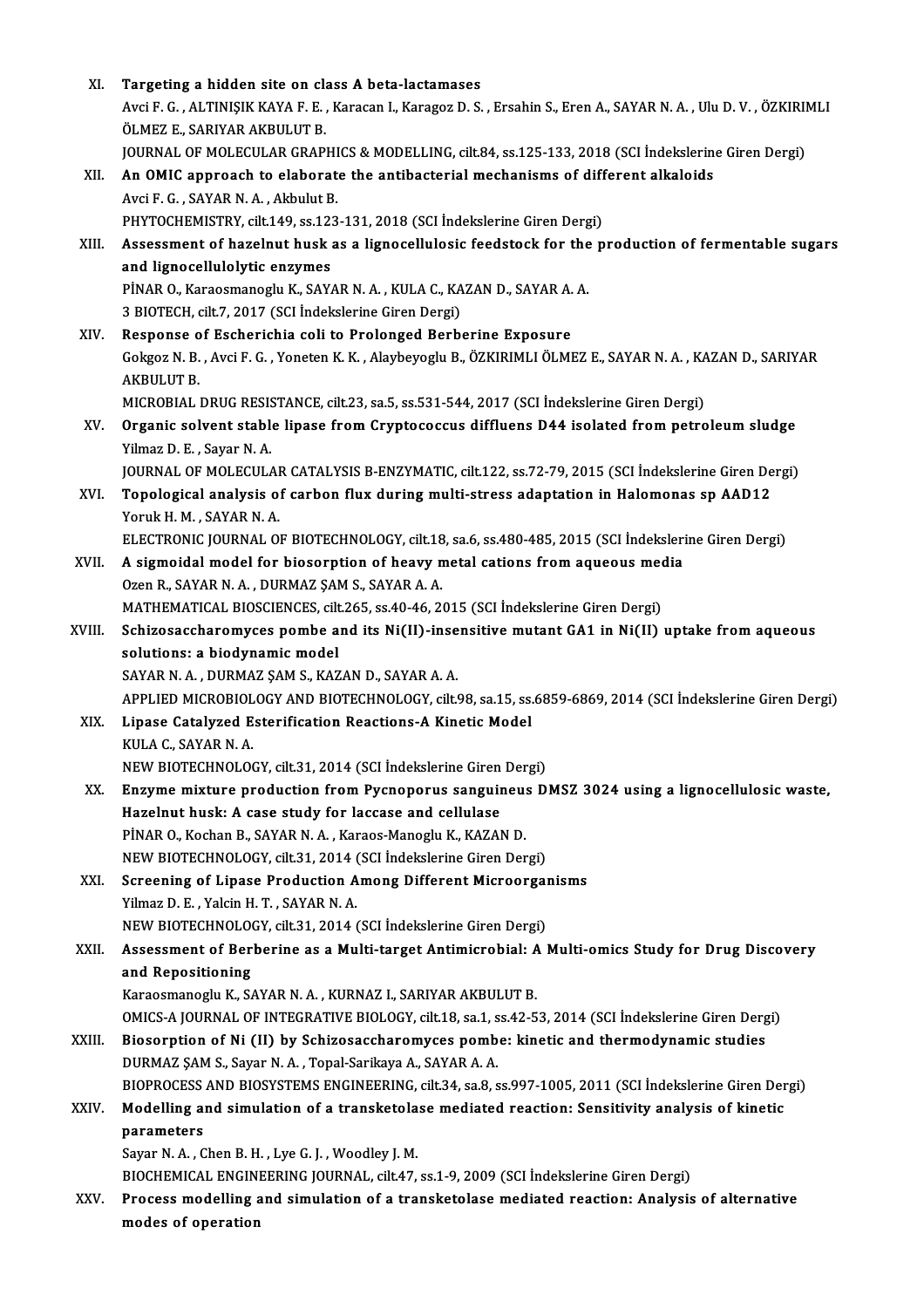Sayar N.A., Chen B.H., Lye G.J., Woodley J.M.

Sayar N. A. , Chen B. H. , Lye G. J. , Woodley J. M.<br>BIOCHEMICAL ENGINEERING JOURNAL, cilt.47, ss.10-18, 2009 (SCI İndekslerine Giren Dergi)<br>Eutrestion of Co(II) and Ni(II) from sonsantrated HCl solutions using Alamine 326

- Sayar N. A. , Chen B. H. , Lye G. J. , Woodley J. M.<br>BIOCHEMICAL ENGINEERING JOURNAL, cilt.47, ss.10-18, 2009 (SCI İndekslerine Giren Dergi)<br>XXVI. Extraction of Co(II) and Ni(II) from concentrated HCl solutions using Alami BIOCHEMICAL ENGINEERING J<br>Extraction of Co(II) and Ni<br>Sayar N. A. , Filiz M., Sayar A. A.<br>HYDROMETALLURCY silt 06.55 Extraction of Co(II) and Ni(II) from concentrated HCl solutions using Alamine 336<br>Sayar N. A. , Filiz M., Sayar A. A.<br>HYDROMETALLURGY, cilt.96, ss.148-153, 2009 (SCI İndekslerine Giren Dergi)
- Sayar N. A. , Filiz M., Sayar A. A.<br>HYDROMETALLURGY, cilt.96, ss.148-153, 2009 (SCI indekslerine Giren Dergi)<br>XXVII. Simulation- and optimisation-oriented modelling considerations for the extraction of Ni(II) from its<br>acid HYDROMETALLURGY, cilt.96, ss.148-153, 2009 (SCI İndekslerine Giren Dergi)<br>Simulation- and optimisation-oriented modelling considerations for th<br>acidic aqueous chloride solutions into Alamine 336-m-xylene systems<br>Sayar N.A. Simulation- and optimisation<br>acidic aqueous chloride solu<br>Sayar N.A., Sayar A.A., Filiz M.<br>HYDROMETALLURCY silt OE SS acidic aqueous chloride solutions into Alamine 336-m-xylene systems<br>Sayar N. A. , Sayar A. A. , Filiz M.<br>HYDROMETALLURGY, cilt.95, ss.280-284, 2009 (SCI İndekslerine Giren Dergi)<br>Extrastion of Zn(II) from aqueous bydroshlo Sayar N. A. , Sayar A. A. , Filiz M.<br>HYDROMETALLURGY, cilt.95, ss.280-284, 2009 (SCI İndekslerine Giren Dergi)<br>XXVIII. Extraction of Zn(II) from aqueous hydrochloric acid solutions into Alamine 336-m-xylene systems.
- HYDROMETALLURGY, cilt.95, ss.280-284, 2009 (SCI Indekslerine Giren Dergi)<br>Extraction of Zn(II) from aqueous hydrochloric acid solutions into *k*<br>Modeling considerations to predict optimum operational conditions<br>Sayar N.A., Extraction of Zn(II) from a<br>Modeling considerations to<br>Sayar N. A. , Filiz M., Sayar A. A.<br>HYDROMETALLURCY silt 96.55 Modeling considerations to predict optimum operational condition<br>Sayar N. A. , Filiz M., Sayar A. A.<br>HYDROMETALLURGY, cilt.86, ss.27-36, 2007 (SCI İndekslerine Giren Dergi)<br>Beastion modelling and simulation to assess the i Sayar N. A. , Filiz M., Sayar A. A.<br>HYDROMETALLURGY, cilt.86, ss.27-36, 2007 (SCI İndekslerine Giren Dergi)<br>XXIX. Reaction modelling and simulation to assess the integrated use of transketolase and omega-<br>transaminase for
- HYDROMETALLURGY, cilt.86, ss.27-36, 2007 (SCI Indel<br>Reaction modelling and simulation to assess the<br>transaminase for the synthesis of an aminotriol<br>Chan B. H., Savar A., Kaulmann H., Dalby B. A., Ward L. Reaction modelling and simulation to assess the integrated use<br>transaminase for the synthesis of an aminotriol<br>Chen B. H. , Sayar A., Kaulmann U., Dalby P. A. , Ward J. M. , Woodley J. M.<br>PIOCATALYSIS AND PIOTRANSEORMATION transaminase for the synthesis of an aminotriol<br>Chen B. H. , Sayar A., Kaulmann U., Dalby P. A. , Ward J. M. , Woodley J. M.<br>BIOCATALYSIS AND BIOTRANSFORMATION, cilt.24, sa.6, ss.449-457, 2006 (SCI İndekslerine Giren Dergi Chen B. H. , Sayar A., Kaulmann U., Dalby P. A. , Ward J. M. , Woodley J. M.<br>BIOCATALYSIS AND BIOTRANSFORMATION, cilt.24, sa.6, ss.449-457, 2006 (SCI İndekslerine Giren Dergi)<br>XXX. Extraction of cobalt(II) from aqueous hyd
- BIOCATAL<br>Extraction<br>mixtures<br>Eilia M. So Extraction of cobalt(II) fi<br>mixtures<br>Filiz M., Sayar N. A. , Sayar A.<br>HYDROMETALLURCY silt 91

mixtures<br>Filiz M., Sayar N. A. , Sayar A.<br>HYDROMETALLURGY, cilt.81, ss.167-173, 2006 (SCI İndekslerine Giren Dergi)

## Diğer Dergilerde Yayınlanan Makaleler

I. Biosorption of Co(II) by Schizosaccharomyces pombe: Kinetic and thermodynamic studies for process design.<br>SAYAR A. A. , SAYAR N. A. , DURMAZ SAM S., ODABASI G. Biosorption of Co(II) by Schizosaccharomyces po<br>process design.<br>SAYAR A. A. , SAYAR N. A. , DURMAZ ŞAM S., ODABAŞI G.<br>Journal of Bionnosses and Bistashniques 2012 (Dižer K

Journal of Bioprocess and Biotechniques, 2013 (Diğer Kurumların Hakemli Dergileri)

# <sub>Journal or Bioprocess and<br>Kitap & Kitap Bölümleri</sub> Itap & Kitap Bölüml<br>I. Antibiyotik Üretimi<br>AVCUE C. SAYAR N

I. Antibiyotik Üretimi<br>AVCI F. G. , SAYAR N. A. , SARIYAR AKBULUT B. FERMENTE ÜRÜNLER TEKNOLOJİSİ VE MİKROBİYOLOJİSİ, Osman Erkmen, Hüseyin Erten, Hidayet Sağlam, Editör, NOBEL, İstanbul, ss.721-738,2020

II. Antibiyotik Üretimi

Avci F. G., Sayar N. A., Sariyar Akbulut B. Antibiyotik Üretimi<br>Avci F. G. , Sayar N. A. , Sariyar Akbulut B.<br>Fermente Ürünler Teknolojisi ve Mikrobiyolojisi, Erkmen,Osman; Erten,Hüseyin,Sağlam,Hidayet, Editör, Nobel<br>Akademik Yayıngılık, Ankara, se 721, 729, 2020. Avci F. G. , Sayar N. A. , Sariyar Akbulut B.<br>Fermente Ürünler Teknolojisi ve Mikrobiyolojis<br>Akademik Yayıncılık, Ankara, ss.721-738, 2020

# Akademik Yayıncılık, Ankara, ss.721-738, 2020<br>Hakemli Kongre / Sempozyum Bildiri Kitaplarında Yer Alan Yayınlar

- I. Propagation of Parametric Uncertainty in a Conceptual y Designed Bioethanol Production Process YILLI XONGLE / COMP<br>Propagation of Paran<br>Yıldız D. Z. , SAYAR N. A.<br>The ESCARE 20 Europes Propagation of Parametric Uncertainty in a Conceptually Designed Bioethanol Production Process<br>Yıldız D. Z. , SAYAR N. A.<br>The ESCAPE 30 European Symposium on Computer Aided Process Engineering, Milan, İtalya, 31 Ağustos - Yıldız D. Z. , SAYAR N. A.<br>The ESCAPE 30 Europea<br>2020, cilt.48, ss.631-636<br>Eındık çatanağının an The ESCAPE 30 European Symposium on Computer Aided Process Engineering, Milan, İtalya, 31 Ağu:<br>2020, cilt.48, ss.631-636<br>II. Fındık çotanağının enzim üretim için Pycnoporus sanguineus DSMZ3024 ile derin kültür<br>formentasyon
- 2020, cilt.48, ss.6<br>Fındık çotanağ<br>fermentasyonu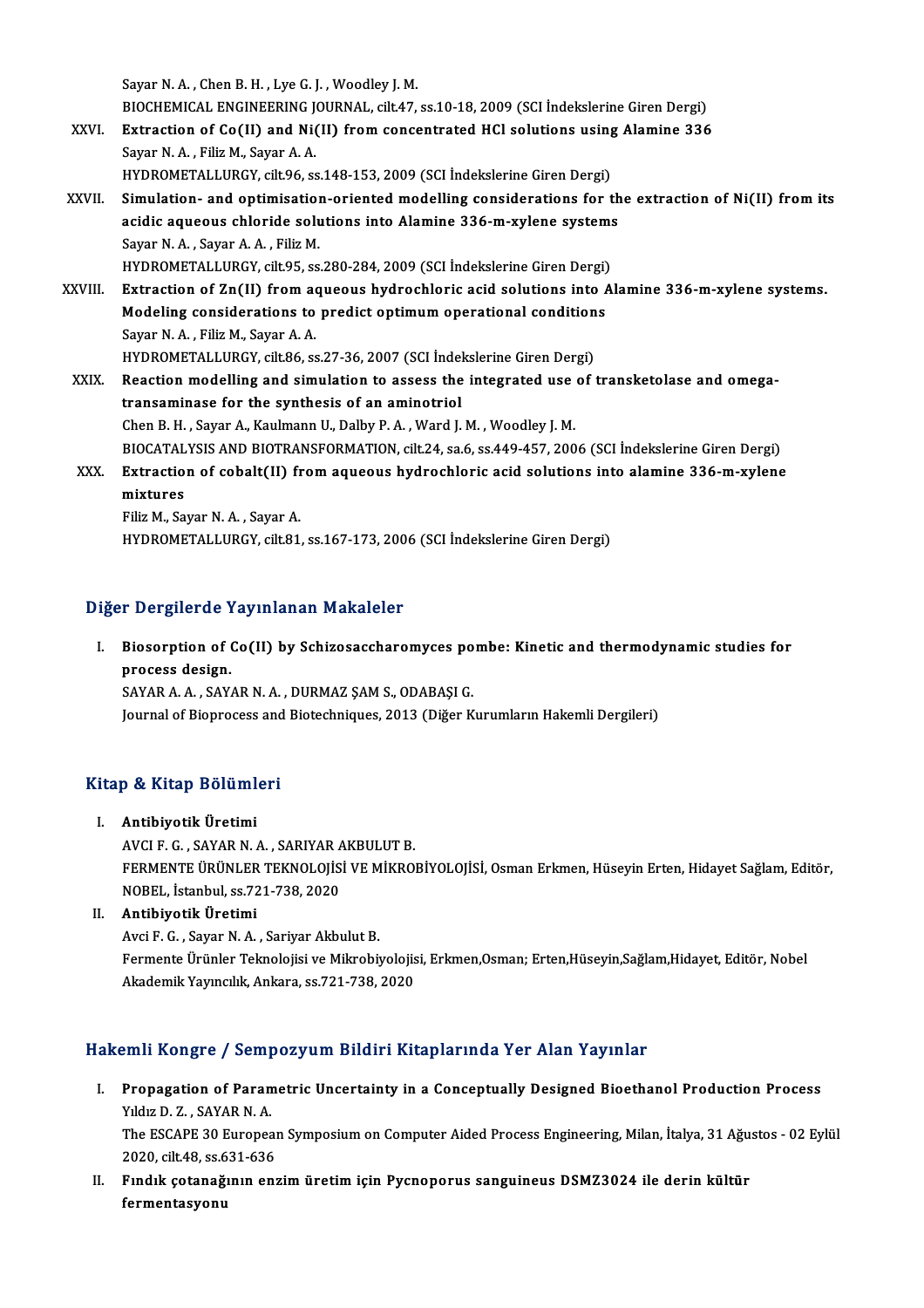Yılmaz Serçinoğlu Z., Sayar N. A. ECOMB2019,Trabzon,Türkiye,19 -21Eylül2019

III. Comparison of two medium optimization strategies: multi-objective pareto and global optimization ECOMB2019, Trabzon, Türkiye, 19 - 21 Eylül 201<br>Comparison of two medium optimization st<br>for production oflignocellulolytic enzymes<br>VU MAZ SERCINOČLU Z SAVAR N A Comparison of two medium optir<br>for production oflignocellulolytic<br>YILMAZ SERÇİNOĞLU Z., SAYAR N. A.<br>ECOMP2019 Trabzon Türkiye 19, 2 ECOMB2019,Trabzon,Türkiye,19 -21Eylül2019 YILMAZ SERÇİNOĞLU Z., SAYAR N. A.<br>ECOMB2019, Trabzon, Türkiye, 19 - 21 Eylül 2019<br>IV. Manually modified design of experiments for early biocatalyst evaluation–lipase-catalysed fatty acid<br>mothyl ester production

## ECOMB2019, Trabzon, Türki<br>Manually modified design<br>methyl ester production<br>KIII A.C. SAYAR N.A Manually modified<br>methyl ester produ<br>KULA C., SAYAR N. A.<br>19th Europeen Consu methyl ester production<br>KULA C., SAYAR N. A.<br>18th European Congress on Biotechnology, 1 - 04 Temmuz 2018, cilt.44, ss.120-121

## KULA C., SAYAR N. A.<br>18th European Congress on Biotechnology, 1 - 04 Temmuz 2018, cilt.44, ss.120-121<br>18th European Congress on Biotechnology, 1 - 04 Temmuz 2018, cilt.44, ss.120-121<br>18th European Congress on Biotechnology 18th European C<br>Analytical appr<br>activity assays<br><sup>VII MA7 7 - SAVA</sup> Analytical approach<br>activity assays<br>YILMAZ Z., SAYAR N. A.<br><sup>Oth International Congr</sub></sup> a<mark>ctivity assays</mark><br>YILMAZ Z., SAYAR N. A.<br>9th International Congress on Biocatalysis, 26 - 30 Ağustos 2018<br>Lassase produstion from barelnut busk via submenzed su

YILMAZ Z., SAYAR N. A.<br>9th International Congress on Biocatalysis, 26 - 30 Ağustos 2018<br>VI. Laccase production from hazelnut husk via submerged cultivation of whtie rut fungi<br>VII MAZ Z. SAYAR N. A 9th International Congr<br>Laccase production f<br>YILMAZ Z., SAYAR N. A.<br><sup>Oth International Congr</sub></sup> Laccase production from hazelnut husk via submerged cu<br>YILMAZ Z., SAYAR N. A.<br>9th International Congress on Biocatalysis, 26 - 30 Ağustos 2018<br>LICNOCELLIU OTIC ENZVME PRODUCTION EROM HAZELNI

## YILMAZ Z., SAYAR N. A.<br>9th International Congress on Biocatalysis, 26 - 30 Ağustos 2018<br>VII. LIGNOCELLULOTIC ENZYME PRODUCTION FROM HAZELNUTHUSK VIA MULTI-STEP CATALYSIS OF<br>WHITE POT FUNCI 9th International Congress on Biocatalysis, 26 - 30 Ağustos 2018<br>LIGNOCELLULOTIC ENZYME PRODUCTION FROM HAZELN<br>WHITE-ROT FUNGI<br>Yılmaz Serçinoğlu Z., Sayar N. A. LIGNOCELLULOTIC ENZYME<br>WHITE-ROT FUNGI<br>Yılmaz Serçinoğlu Z., Sayar N. A.<br>4th Multiston Engume Cetaluged WHIT<mark>E-ROT FUNGI</mark><br>Yılmaz Serçinoğlu Z., Sayar N. A.<br>4th Multistep Enzyme Catalyzed Processes Congress (MECP18), Nord-Trondelag, Norveç, 19 - 22 Mart 2018<br>Royaz Gürükçül Eungus Katalizörlüğünde Eundik Cotanağı Kullanarak Li

# Yılmaz Serçinoğlu Z., Sayar N. A.<br>4th Multistep Enzyme Catalyzed Processes Congress (MECP18), Nord-Trondelag, Norveç, 19 - 22 Mart 2018<br>1911. Beyaz Çürükçül Fungus Katalizörlüğünde Fındık Çotanağı Kullanarak Lignoselül 4th Multistep Enzyme C<br>Beyaz Çürükçül Fung<br>YILMAZ Z., SAYAR N. A.<br>19. Uluslararası Katılıml Beyaz Çürükçül Fungus Katalizörlüğünde Fındık Çotanağı Kullanarak Lignoselüloli<br>YILMAZ Z., SAYAR N. A.<br>19. Uluslararası Katılımlı Ulusal Biyoteknoloji Kongresi, Eskişehir, Türkiye, 1 - 03 Aralık 2017<br>Croyyth Medium Ontimir

YILMAZ Z., SAYAR N. A.<br>19. Uluslararası Katılımlı Ulusal Biyoteknoloji Kongresi, Eskişehir, Türkiye, 1 - 03 Aralık 2017<br>IX. Growth Medium Optimization of Cryptococcus albidus D24 lipase by statistical design of experiments 19. Uluslararası Katılımlı Ulusal Biyoteknoloji Kongresi, Eskişehir, Türkiye, 1 - 03 Aralık 2017<br>Growth Medium Optimization of Cryptococcus albidus D24 lipase by statistical de<br>URAS A., PİNAR O., SAYAR N.A., KAZAN D., SAYA Growth Medium Optimization of Cryptococcus albidus<br>URAS A., PİNAR O., SAYAR N. A. , KAZAN D., SAYAR A. A.<br>42nd FEBS Congress, Kudus, Endonezya, 10 - 14 Eylül 2017<br>Crowth medium ontimization of Cryptococcus albidus

X. Growth medium optimization of Cryptococcus albidus D24 lipase by statistical design of experiments 42nd FEBS Congress, Kudus, Endonezya, 10 - 14 E<br>Growth medium optimization of Cryptococcu<br>Uras A., Pinar O., Sayar N.A., Kazan D., Sayar A.A.<br>42nd Congress of the Eederstien of European Bic 42nd Congress of the Federation-of-European-Biochemical-Societies (FEBS) on From Molecules to Cells and Back, Ierusalem, İsrail, 10 - 14 Eylül 2017, cilt.284, ss.376 Uras A., Pinar O., Sayar N. A. , Kazan D., Sayar A. A.<br>42nd Congress of the Federation-of-European-Biocl<br>Jerusalem, İsrail, 10 - 14 Eylül 2017, cilt.284, ss.376<br>Production of lassese and sollulases by nyano

42nd Congress of the Federation-of-European-Biochemical-Societies (FEBS) on From Molecules to Cells and Ba<br>Jerusalem, İsrail, 10 - 14 Eylül 2017, cilt.284, ss.376<br>XI. Production of laccase and cellulases by pycnoporus sang Jerusalem, İsrail, 10 - 14 Eylül 2017, cilt.28<br>Production of laccase and cellulases l<br>Yılmaz Serçinoğlu Z., Sayar N. A. , Kazan D.<br>EEMS 2017 - 7th Congress of European Mi Production of laccase and cellulases by pycnoporus sanguineus (dmsz 3024) using hazelnut<br>Yılmaz Serçinoğlu Z., Sayar N. A. , Kazan D.<br>FEMS 2017 - 7th Congress of European Microbiologists (FEMS), Valencia, İspanya, 9 - 13 T

XI . PRODUCTION OF LACCASE AND CELLULASES BY Pycnoporus sanguineus USING HAZELNUT HUSK FEMS 2017 - 7th Congress of Europ<br>**PRODUCTION OF LACCASE AND<br>YILMAZ Z., SAYAR N.A., KAZAN D.**<br>FEMS - 7th Congress of European **N** XII. PRODUCTION OF LACCASE AND CELLULASES BY Pycnoporus sanguineus USING HAZELNUT HUSK<br>YILMAZ Z., SAYAR N. A., KAZAN D.<br>FEMS - 7th Congress of European Microbiologists, 9 - 13 Temmuz 2017

## YILMAZ Z., SAYAR N. A., KAZAN D.<br>FEMS - 7th Congress of European Microbiologists, 9 - 13 Temmuz 2017<br>XIII. Immobilization of Cryptococcus albidus D24 lipase for enzymatic esterification<br>Ilres A. Sayar N. A., Kazan D. Sayar FEMS - 7th Congress of European Microl<br>Immobilization of Cryptococcus albit<br>Uras A., Sayar N. A. , Kazan D., Sayar A. A.<br>41st EERS Congress on Molegular and Sy Uras A., Sayar N. A., Kazan D., Sayar A. A.

41st FEBS Congress on Molecular and Systems Biology for a Better Life, Kusadasi, Türkiye, 3 - 08 Eylül 2016, cilt,283, ss.224-225 41st FEBS Congress on Molecular and Systems Biology for a Better Life, Kusadasi, Türkiye, 3 - 08 Eylül 2016,<br>cilt.283, ss.224-225<br>XIV. Biodiesel production from waste cooking oil via optimised transesterification by a loca

## cilt.283<br>Biodie<br>lipase<br><sup>VIII A</sup> C Biodiesel productie<br>lipase<br>KULA C., SAYAR N. A.<br>Challanges in Buildin lipase<br>KULA C., SAYAR N. A.<br>Challenges in Building a Sustainable Biobased Economy, EcoBio Conference 2016, 6 - 09 Mart 2016

XV. The plant derived alkaloid roemerin is involved in themodulation ofmotility in E coli Challenges in Building a Sustainable Biobased Economy, EcoBio Conference 2016, 6 - 09 Mart 2016<br>The plant derived alkaloid roemerin is involved in the modulation of motility in E coli<br>AYYILDIZ D., AVCI F. G. , ARĞA K. Y. , The plant derived a<br>AYYILDIZ D., AVCI F. C<br>SARIYAR AKBULUT B.<br>PIOPHYSICAL SOCIETY AYYILDIZ D., AVCI F. G. , ARĞA K. Y. , BÜDEYRİ GÖKGÖZ N., SAYAR N. A. , KA<br>SARIYAR AKBULUT B.<br>BIOPHYSICAL SOCIETY 60TH ANNUAL MEETING, 27 Şubat - 02 Mart 2016<br>Cruptagaggua diffuana DAA linaga fan biodiagal production from

SARIYAR AKBULUT B.<br>BIOPHYSICAL SOCIETY 60TH ANNUAL MEETING, 27 Şubat - 02 Mart 2016<br>XVI. Cryptococcus diffluens D44 lipase for biodiesel production from waste cooking oil via optimized<br>transastarifisation BIOPHYSICAL SOCIE<br>Cryptococcus diffl<br>transesterification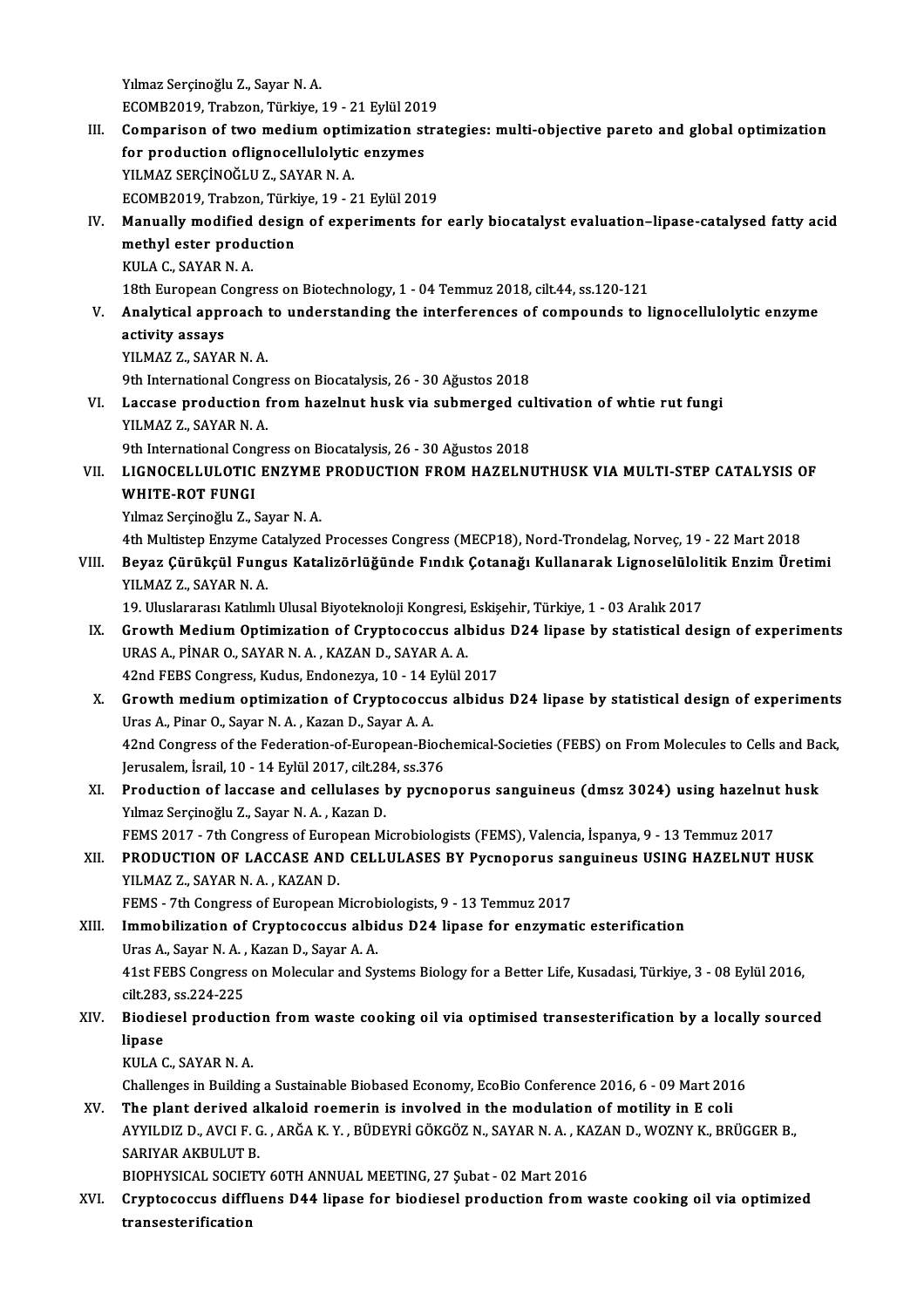KULA C., SAYAR N. A.

KULA C., SAYAR N. A.<br>BEC 2015 VII. Bioengineering Congress, 19 - 21 Kasım 2015<br>Ontimination of nuosess norematers for engumatis bu

- KULA C., SAYAR N. A.<br>BEC 2015 VII. Bioengineering Congress, 19 21 Kasım 2015<br>XVII. Optimization of process parameters for enzymatic hydrolysis of hazelnut husk<br>YU MAZ SERCINOČLU Z. PİNAR O. SAYAR N. A. KAZAN D. BEC 2015 VII. Bioengineering Congress, 19 - 21 Kasım 201<br>Optimization of process parameters for enzymatic h<br>YILMAZ SERÇİNOĞLU Z., PİNAR O., SAYAR N. A. , KAZAN D.<br>PEC 2015 VII. Biograineerina Congress İsmin Türkiye 10 Optimization of process parameters for enzymatic hydrolysis of ha<br>YILMAZ SERÇİNOĞLU Z., PİNAR O., SAYAR N. A. , KAZAN D.<br>BEC 2015 VII. Bioengineering Congress, İzmir, Türkiye, 19 - 21 Kasım 2015<br>Optimization of process par YILMAZ SERÇİNOĞLU Z., PİNAR O., SAYAR N. A. , KAZAN D.<br>BEC 2015 VII. Bioengineering Congress, İzmir, Türkiye, 19 - 21 Kasım 2015<br>XVIII. Optimization of process parameters for enzymatic hydrolysis of hazelnut husk<br>VII MAZ Z
- BEC 2015 VII. Bioengineering Congress, İzmir, Türkiye, 19 21 Kasım 2015<br>Optimization of process parameters for enzymatic hydrolysis of ha<br>YILMAZ Z., PİNAR O., SAYAR N.A., KAZAN D.<br>7th International Bioengineering Congres Optimization of process parameters for enzymatic hydro<br>YILMAZ Z., PİNAR O., SAYAR N. A. , KAZAN D.<br>7th International Bioengineering Congress, 19 - 21 Kasım 2015<br>Optimization of process parameters for enzymatic hydro YILMAZ Z., PİNAR O., SAYAR N. A. , KAZAN D.<br>7th International Bioengineering Congress, 19 - 21 Kasım 2015<br>XIX. Optimization of process parameters for enzymatic hydrolysis of hazelnut husk<br>XII MAZ Z. BİNAR O. SAYAR N. A. KA
- Tth International Bioengineering Congress, 1<br>Optimization of process parameters for<br>YILMAZ Z., PİNAR O., SAYAR N. A. , KAZAN D. Optimization of process parameters for enzymatic hydrolysis of hazelnut husk<br>YILMAZ Z., PİNAR O., SAYAR N. A. , KAZAN D.<br>VIIth International Bioengineering Congress (BEC 2015), İzmir, Türkiye, 19 - 21 Kasım 2015<br>Linasa Cat
- YILMAZ Z., PİNAR O., SAYAR N. A. , KAZAN D.<br>VIIth International Bioengineering Congress (BEC 2015), İzmir, Tü<br>XX. Lipase Catalyzed Esterification Reactions–A Kinetic Model<br>KULA C., SAYAR N. A. VIIth International Bi<br>Lipase Catalyzed E<br>KULA C., SAYAR N. A.<br>16th EUPOPEN CONC Lipase Catalyzed Esterification Reactions–A Kinetic Model<br>KULA C., SAYAR N. A.<br>16th EUROPEN CONGRESS ON BIOTECHOLOGY, 13 - 16 Temmuz 2014<br>Engume miytune production from Bygnoperus senguineus PMS
- KULA C., SAYAR N. A.<br>16th EUROPEN CONGRESS ON BIOTECHOLOGY, 13 16 Temmuz 2014<br>XXI. Enzyme mixture production from Pycnoporus sanguineus DMSZ 3024 using a lignocellulosic waste,<br>Harelnut busk: A sase study for lassess and 16th EUROPEN CONGRESS ON BIOTECHOLOGY, 13 - 16 Temn<br>Enzyme mixture production from Pycnoporus sanguir<br>Hazelnut husk: A case study for laccase and cellulase<br>PINAR O KOCHAN B SAYAR N A KARAOSMANOČLUK KA Enzyme mixture production from Pycnoporus sanguineus Dl<br>Hazelnut husk: A case study for laccase and cellulase<br>PİNAR O., KOÇHAN B., SAYAR N. A. , KARAOSMANOĞLU K., KAZAN D.<br>16th European Congrees an Bisteebnelezy 13 , 16 Te Hazelnut husk: A case study for laccase and cellulase<br>PINAR O., KOÇHAN B., SAYAR N. A. , KARAOSMANOĞLU K., KAZAN D.<br>16th European Congress on Biotechnology, 13 - 16 Temmuz 2014
- PINAR O., KOÇHAN B., SAYAR N. A. , KARAOSMANOĞLU K., KAZAN D.<br>16th European Congress on Biotechnology, 13 16 Temmuz 2014<br>XXII. Computer based synthetic metabolic pathway construction by using biological databases<br>XII. MA 16th European Congress on Biotechnology, 13 - 16 Temmuz<br>Computer based synthetic metabolic pathway constr<br>YILMAZ Z., Zorluğolu G., SARIYAR AKBULUT B., SAYAR N. A.<br>EMBL EPL(Wellsome Trust Summer School in Bioinfermatic Computer based synthetic metabolic pathway construction by using biological databases<br>YILMAZ Z., Zorluğolu G., SARIYAR AKBULUT B., SAYAR N. A.<br>EMBL-EBI/Wellcome Trust Summer School in Bioinformatics, Cambridge, Kanada, 23 EMBL-EBI/Wellcome Trust Summer School in Bioinformatics, Cambridge, Kanada, 23 - 27 Haziran 2014
- YILMAZ Z., Zorluğolu G., SARIYAR AKBULUT B., SAYAR N. A.<br>EMBL-EBI/Wellcome Trust Summer School in Bioinformatics, Cambridge, Kanada, 23 27 Haziran 2014<br>XXIII. Characterization of Lipase Enzyme and Catalysed Esterificatio Characterization of Lipase Enzyme and Catalysed Esterifi<br>KULA C., Yılmaz D. E. , YALÇIN H. T. , SAYAR N. A.<br>Enzymes for Biocatalysis, İstanbul, Türkiye, 3 - 05 Haziran 2014<br>Characterization of Lipase Enzyme and Catalyzed E KULA C., Yılmaz D. E. , YALÇIN H. T. , SAYAR N. A.<br>Enzymes for Biocatalysis, İstanbul, Türkiye, 3 - 05 Haziran 2014<br>XXIV. Characterization of Lipase Enzyme and Catalyzed Esterification Reaction as a Model System<br>KIU A C. v
- Enzymes for Biocatalysis, İstanbul, Türkiye, 3 0<br>Characterization of Lipase Enzyme and Ca<br>KULA C., yılmaz d. e. , YALÇIN H. T. , SAYAR N. A.<br>ENZYMES EOR BIOCATALYSIS 3 05 Harinan 20 Characterization of Lipase Enzyme and Cataly<br>KULA C., yılmaz d. e. , YALÇIN H. T. , SAYAR N. A.<br>ENZYMES FOR BIOCATALYSIS, 3 - 05 Haziran 2014<br>Hydrolysis of Harolnut Husk by Heins Commo
- KULA C., yılmaz d. e. , YALÇIN H. T. , SAYAR N. A.<br>ENZYMES FOR BIOCATALYSIS, 3 05 Haziran 2014<br>XXV. Hydrolysis of Hazelnut Husk by Using Commercial Enzymes for the Production of Fermentable Sugar<br>KARAQSMANQČLUK, BİNA ENZYMES FOR BIOCATALYSIS, 3 - 05 Haziran 2014<br>Hydrolysis of Hazelnut Husk by Using Commercia<br>KARAOSMANOĞLU K., PİNAR O., SAYAR N. A. , KAZAN D. Hydrolysis of Hazelnut Husk by Using Commercial Enzymes for the Production of<br>KARAOSMANOĞLU K., PİNAR O., SAYAR N. A. , KAZAN D.<br>VIth International Bioengineering Congress (IBEC 2013), İzmir, Türkiye, 12 - 15 Kasım 2013<br>Ma VIth International Bioengineering Congress (IBEC 2013), İzmir, Türkiye, 12 - 15 Kasım 2013
- XXVI. Mathematical Modelling of Ni2 biosorption by Schizosaccharomyces pombe using Universal Sigmoid<br>Approach

Özen R., DURMAZ ŞAM S., SAYAR N. A., SAYAR A. A.

4th World Congress on Biotechnology, Raleigh, Amerika Birleşik Devletleri, 23 - 25 Eylül 2013

- Özen R., DURMAZ ŞAM S., SAYAR N. A. , SAYAR A. A.<br>4th World Congress on Biotechnology, Raleigh, Amerika Birleşik Devletleri, 23 25 Eylül 2013<br>XXVII. Developing robust and tractable in silico procedures for the discovery 4th World Congress on Biotechnolo<br>Developing robust and tractable<br>pathways for synthetic biology<br>SAVAR N.A. Sover O Developing robust:<br>pathways for synth<br>SAYAR N. A. , Soyer O.<br>SP 5.0 Fifth Internatio pathways for synthetic biology<br>SAYAR N. A. , Soyer O.<br>SB 5.0 Fifth International Meeting on Synthetic Biology, San Fransisko, Amerika Birleşik Devletleri, 15 - 17 Haziran<br>2011 SAYAI<br>SB 5.0<br>2011
- SB 5.0 Fifth International Meeting on Synthetic Biology, San Fransisko, A<br>2011<br>XXVIII. A hybrid approach to bioreaction kinetic parameter estimation<br>Chan B H SAVAR N A Woodlay I 2011<br>A hybrid approach to bioreaction kinetic parameter estimation<br>Chen B. H. , SAYAR N. A. , Woodley J. 19th InternationalSymposiumonChemicalReactionEngineering,Potsdam,Almanya,3 -06Eylül2006 Chen B. H., SAYAR N. A., Woodley J.<br>19th International Symposium onChemical Reaction Engineering, Potsdam, Almanya, 3 - 06 Eylül 2006<br>XXIX. Biocatalytic process evaluation using microscale processing techniques and process
- 19th International Symposium onChemical Reaction Engineering, Potsdam, A<br>Biocatalytic process evaluation using microscale processing techniq<br>Chen B. H., Micheletti M., SAYAR N. A., Dalby P., Baganz F., Lye G., Woodley J.<br>E Biocatalytic process evaluation using microscale processing techniques and process modelli<br>Chen B. H. , Micheletti M., SAYAR N. A. , Dalby P., Baganz F., Lye G., Woodley J.<br>6th European SymposiumonBiochemical EngineeringSc Chen B. H. , Micheletti M., SAYAR N. A. , Dalby P., Baganz F., Lye G., Woodley J.<br>6th European SymposiumonBiochemical EngineeringScience, Salzburg, Avusturya, 27 - 30 Ağustos 2006<br>XXX. Transketolase mediated carbon carbon
- Chen B.H., SAYAR N.A., Micheletti M., Woodley J. Transketolase mediated carbon carbon bond formation<br>Chen B. H. , SAYAR N. A. , Micheletti M., Woodley J.<br>Industrial Biotransformations, Barselona, İspanya, 4 - 05 Mayıs 2006<br>Beastion modelling and simulation to essess the
- XXXI. Reaction modelling and simulation to assess the integrated use of transketolase and transaminase for the synthesis of an aminotriol Industrial Biotransformations, Barselo<br>Reaction modelling and simulation<br>for the synthesis of an aminotriol Chen B. H., SAYAR N. A., Kaulmann U., Dalby P., Ward J., Woodley J.